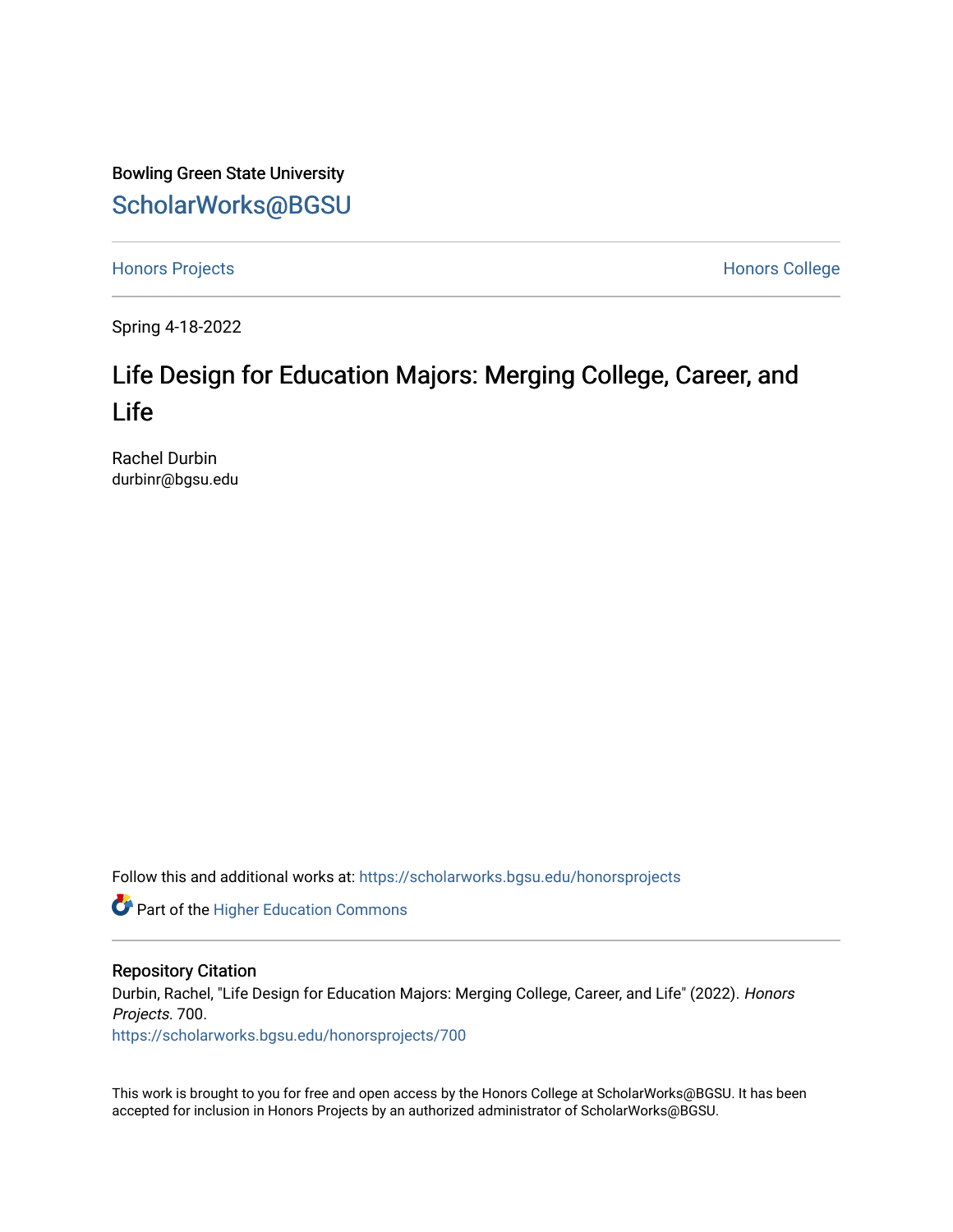# LIFE DESIGN FOR EDUCATION MAJORS: MERGING COLLEGE, CAREER, AND LIFE

# RACHEL DURBIN

# HONORS PROJECT

Submitted to the Honors College at Bowling Green State University in partial fulfillment of the requirements for graduation with UNIVERSITY HONORS APRIL 2022

Art Lewandowski, Education, Advisor

Dr. Melissa Keith, Psychology, Advisor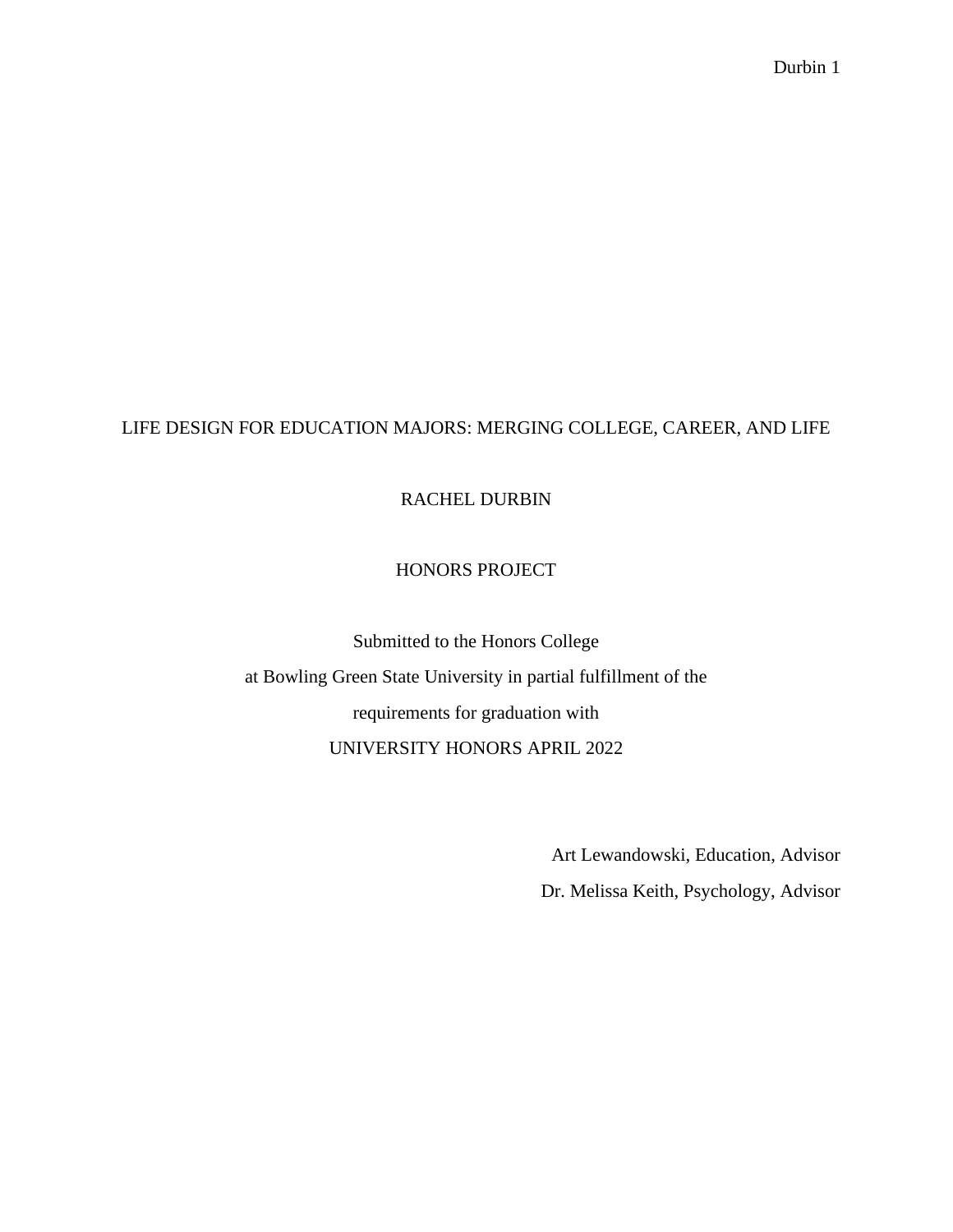#### **Life Design for Education Majors: Merging College, Career, and Life**

#### **Introduction**

In recent years, Life Design has become an integral component to the Bowling Green State University (BGSU) learning community. The Life Design program encourages students to be mindful and intentional about college and life decisions in order to create for themselves a fulfilling college experience and life by challenging students to find parallels between various elements of their education, such as curricular and co-curricular opportunities. Life Design entails students thinking critically about their future in such a way that fosters purpose and fulfillment in not just a career, but also in life (Bowling Green State University, 2022). Life Design includes a series of mindset changes, or "reframes" as they are referred to in the book "Designing Your Life" by Bill Burnett and Dave Evans (2019), that allow students to use college as a way to grow in all aspects of their life, whether it be academically, professionally, or personally. While it is a new initiative on campus, the origins of the concepts are ancient and allow for a more holistic approach to the college experience that includes more than just taking classes. One of BGSU's stated missions is redefining student success, which includes promoting life success among their students by fostering meaningful lives in addition to academic success (Bowling Green State University, 2021). Design thinking is a thought process that enables students to create a college experience that is not only fulfilling, but one that also prepares them for the unknown challenges of the future (Bowling Green State University, 2022). In particular, design thinking can help a student in the Education program at BGSU explore careers outside of their major that still align with their values and purpose. Colleges across the country must provide their students not just opportunities to excel academically, but also opportunities to discover and create lives that are well-lived and joyous (Brown, 1972). First-year success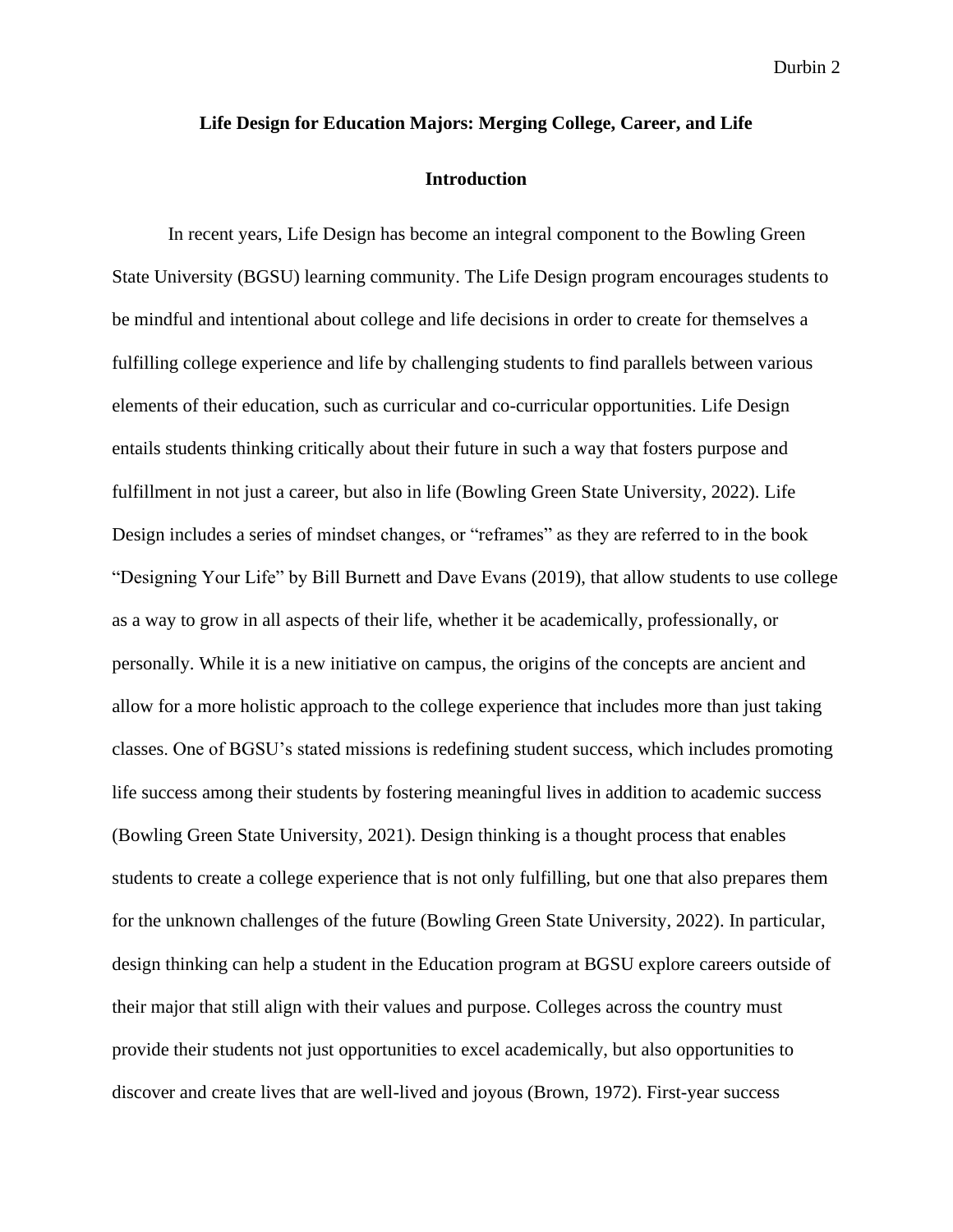courses, like Life Design at BGSU, have been found to improve the lives of students and lead to growth (Choate & Smith, 2003).

One shortcoming of the Life Design program at BGSU is its exclusion of certain majors and programs. Due to limited funding and resources, Life Design and Design Coaches are only available to certain majors (Bowling Green State University, 2022). Of these excluded majors, Education students do not have access to the University's Life Design resources. This poses a problem for BGSU Education students who may decide they no longer wish to teach in a classroom yet need guidance on how to navigate a life after college in a career outside of their major. They are not familiar with design thinking and the life planning mindsets that are introduced in the Life Design program that can aid in planning a life after graduation. BGSU has a nationally ranked program for Education studies that excels in preparing students for a career in the classroom, yet there are still students who choose to not enter the field despite their teaching and education related coursework (Bowling Green State University, 2022). In general, only 27% of college graduates end in a career that corresponds to their major (Burnett & Evans, 2019). According to preliminary data from BGSU's Adolescent to Young Adult (AYA) Education program, Art Lewandowski, an assistant teaching professor at BGSU's College of Education, states:

From preliminary program viability review data, we are seeing that on average, 78% of the teacher candidates that enter the AYA program with 60 institutional credits, graduate from the program. From this, we could argue that roughly 22% of the students, admitted into our AYA program in the Junior year, leave the program. This doesn't account for those students who begin in EDHD their freshman year and leave the major before program admittance in the Junior year. (personal communication, April 7, 2022)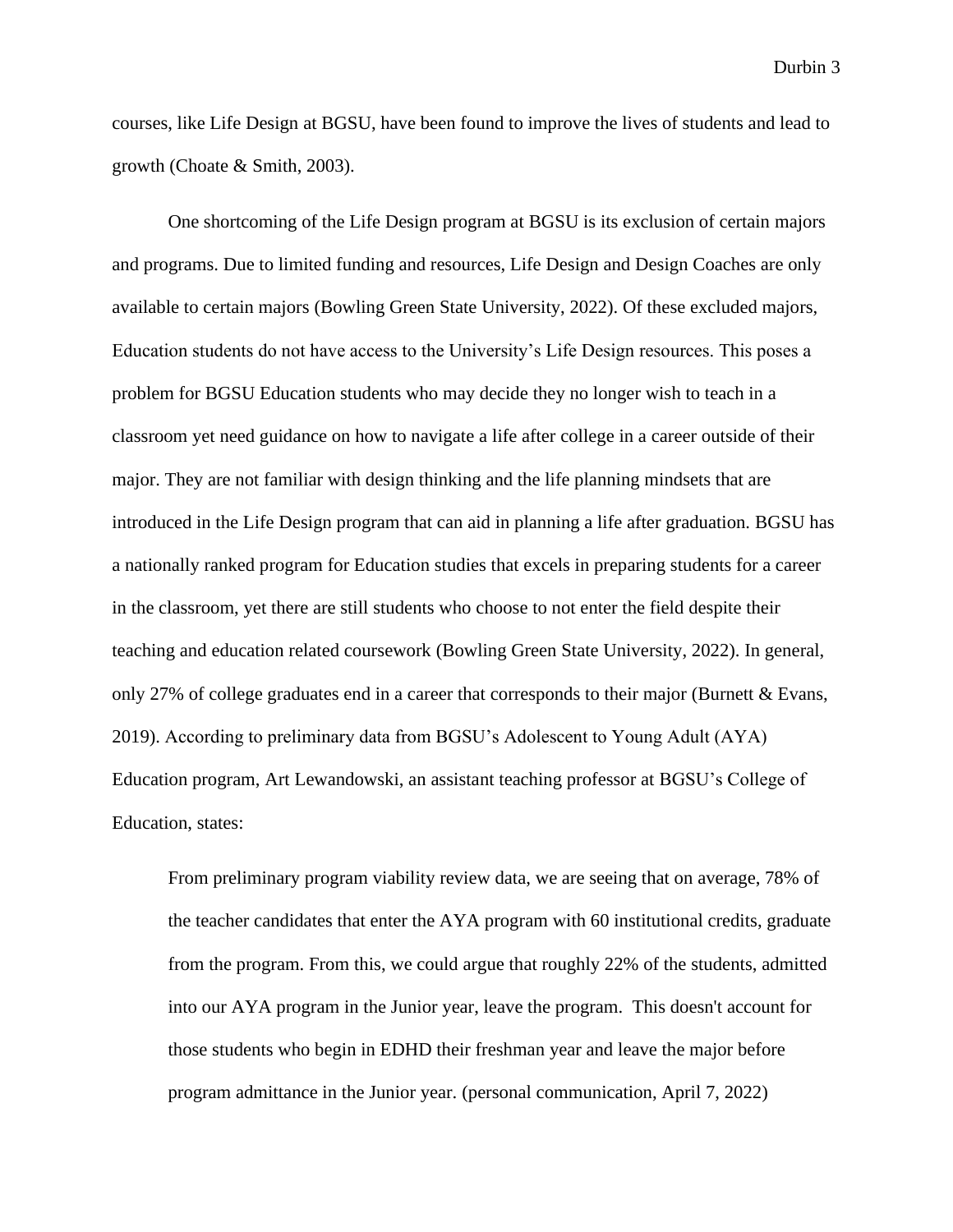This data is preliminary data and only accounts for students in the AYA program that stayed in the program up to their junior year. Although it lacks data from other Education programs or other class standings, it still provides evidence that there are students in the Education program at BGSU that decide to leave the program and could benefit from additional career and life planning resources, such as Life Design. Currently, BGSU does not have any programs and resources for Education students who do not wish to enter the Education field post-graduation. Instead, these students enter the workforce with little preparation for a career other than teaching. These students may struggle to find a career that is fulfilling and meaningful without the proper tools and resources, which directly conflicts with the overall mission of BGSU. This paper will address the responsibilities a college has in regard to the lives of their students, the usefulness of life/career planning classes, the tenants of Life Design, and a possible resolution to the current issue that BGSU Education students face without access to Life Design.

## **Research Questions**

For my research, I investigated the role design thinking can play in a student's university experience. There are many components involved in a college experience and its translation into career navigation. I explored the following questions. First, is a holistic approach to learning beneficial in the lives of college students? Second, how can incoming college students make mindful and intentional choices regarding their major and career while utilizing design thinking strategies? Third, how can students apply the knowledge and skills obtained in the classroom to their future career? I researched and presented mindset changes or "reframes" that can help students take a more holistic approach to higher education to include personal reflection and experiences outside of their coursework. I then took my findings and applied them to Education students. I created a Canvas course to expose Education students at BGSU to Life Design and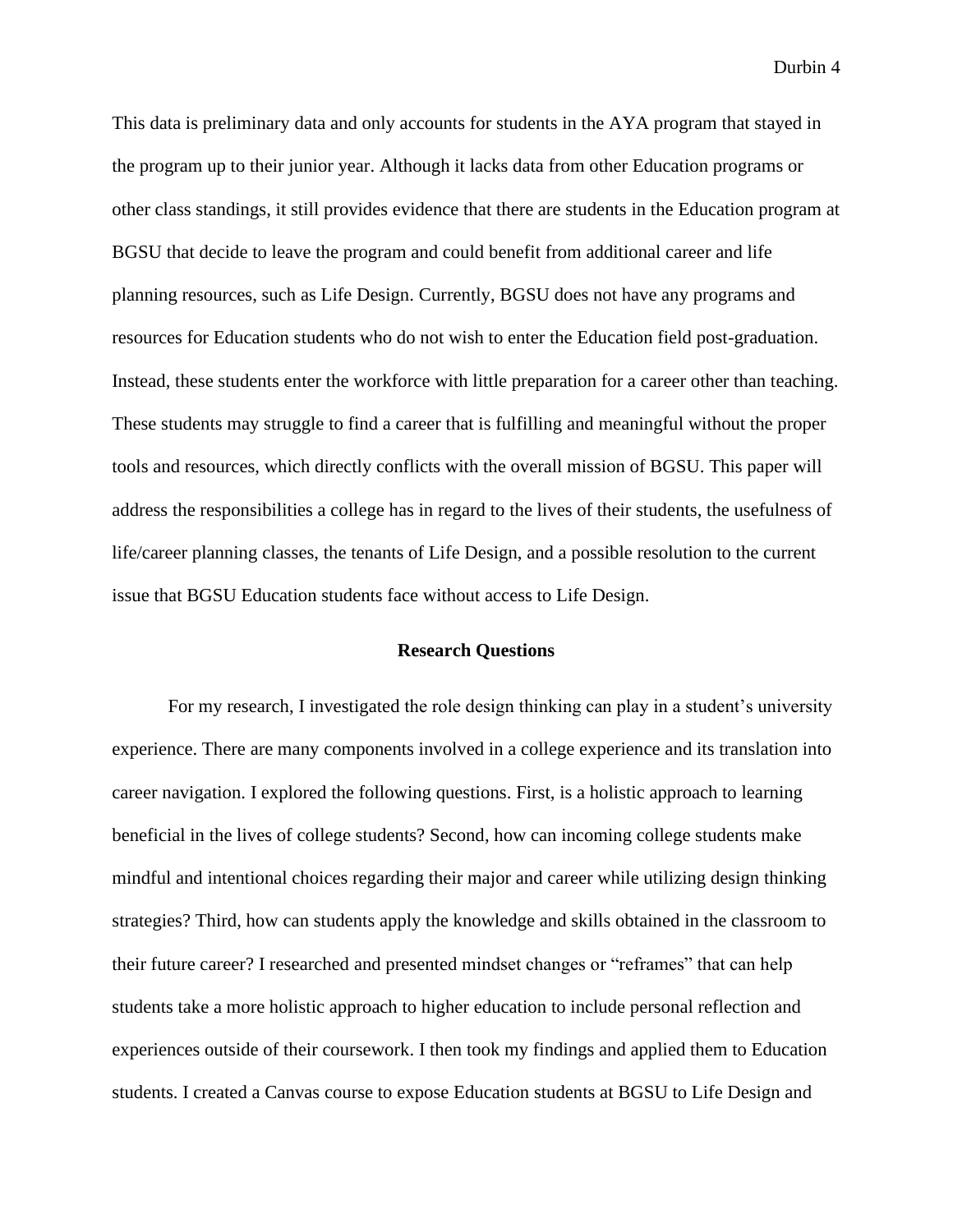offer a learning experience that is personal to the life of each student by providing opportunities for practical application of the content to the student's life. I also researched best teaching practices and how some of the elements of Life Design, such as the importance of values, are effective practices. My first and second research questions were investigated through research, and my project is in response to the third question. In summary, my project and research are centered around how Education students can take concepts of Life Design and create a fulfilling college experience and life whether or not they choose a career in a classroom.

## **Literature Review**

The Life Design initiative on BGSU's campus was implemented with the intention of giving students the tools for design thinking for application to their own lives to create consistency with their major and future career in order to achieve happiness and fulfillment (Bowling Green State University, 2022). The program was created to supplement the academic advising available that focuses on ensuring student success in the classroom, while the Life Design program focuses on discovering personal meaning and applying it to experiences during and after college (Bowling Green State University, 2022). The initiative borrows ideas from the book "Designing Your Life: How to Build a Well-lives and Joyful Life" by Bill Burnett and Dave Evans. The program allows students to use concepts and mindsets from the book and Stanford's Design Lab to think critically about their college experience and life (Bowling Green State University, 2022). The Life Design program at BGSU is a direct response to the university's mission for redefining student success (Bowling Green State University, 2021).

One specific way BGSU is addressing their mission is through the Life Design classes taught by students' assigned Design Coaches. Classes that promote consistency in life and career have been proven beneficial to college students. Choate and Smith (2003) concluded in a study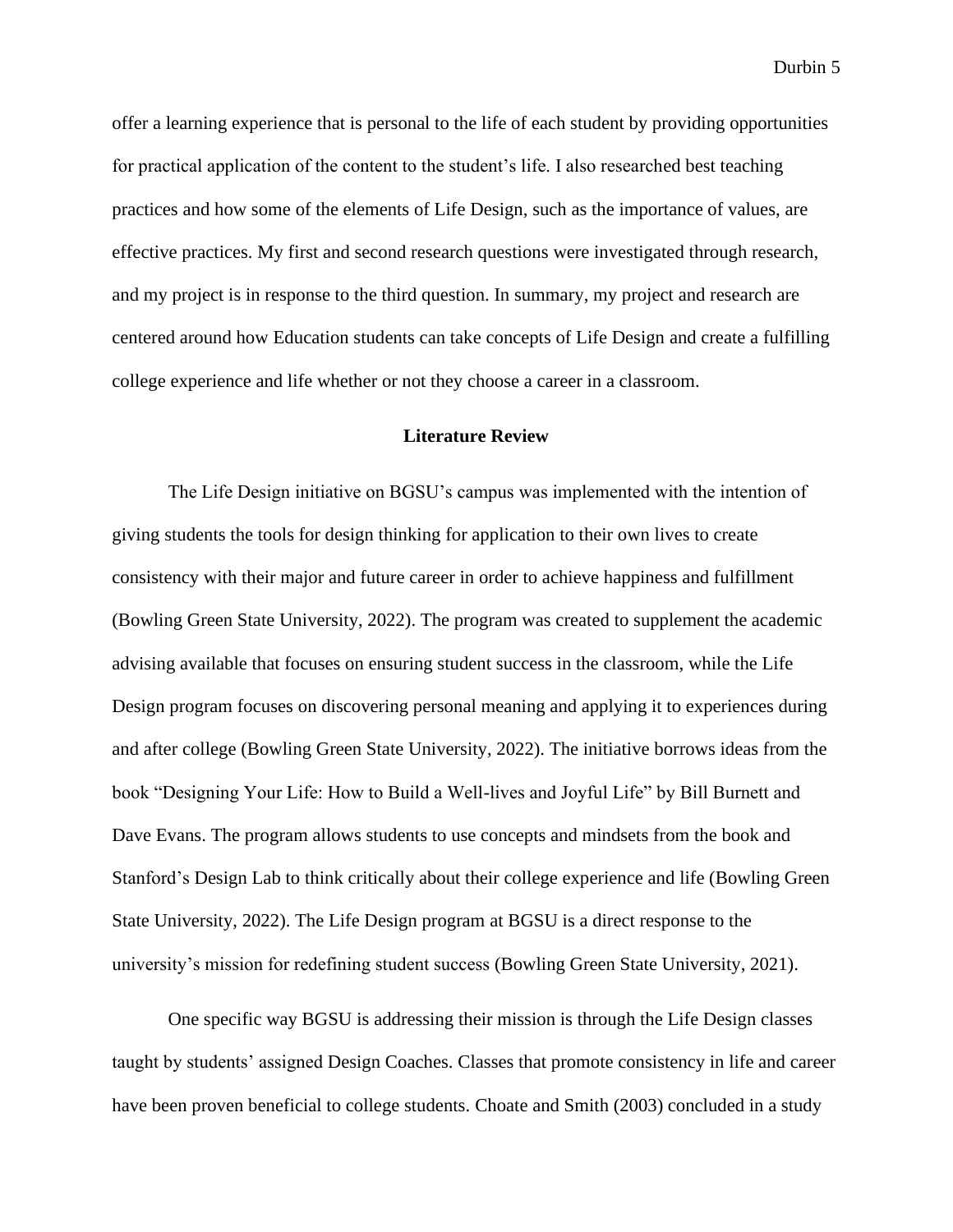on first-year student success classes, that career and life planning classes do in fact improve the personal lives of students' wellness. This supports BGSU's Life Design initiative, but also creates a gap between those students enrolled in the program and those that are not. This gap is the issue I plan to address regarding BGSU's Education students. Johnson and colleagues (2002) found that, "…the career and life planning course, which was based on a holistic trait and factor approach, decreased college students' career indecision and increased their vocational identity and career decision-making self-efficacy" (p.11). Although not required on all college campuses, career/life planning courses help students choose and be more confident in a career choice.

The concept of a holistic college experience is causing universities to act. A holistic approach to education includes the development of career/life skills in addition to creating career/life plans rather than just making a fixed choice regarding occupations, which is the traditional method (Johnson et al., 2002). The main difference is the fluidity of skills that a holistic approach offers students. The best learning environment for college students includes both curricular and extracurricular opportunities to achieve student development and success (Brown, 1972). Design thinking calls for just that: creating a life balanced among work, play, love, and health (Burnett  $&$  Evans, 2019). By implementing design thinking on a college campus, universities are satisfying the need for extracurricular development and can take it a step further by applying that extracurricular/personal development to the curricular development of each student. This may be illustrated by an establishment of personal values or the involvement in student organizations that align with those personal values, which can then turn into supplemental learning opportunities for the college major that accompanies experiences to enhance and further future careers.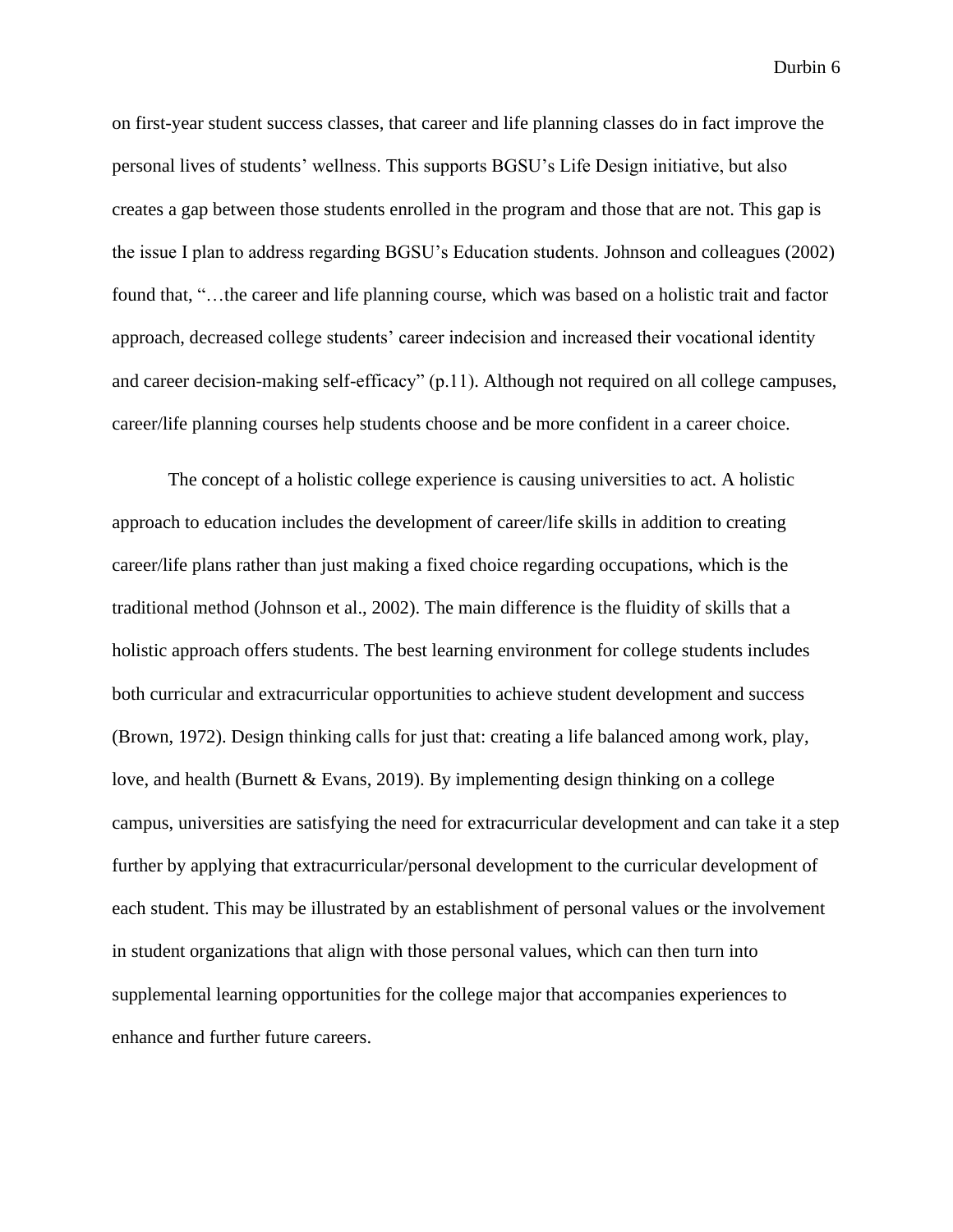The idea of merging all areas of one's life to be coherent is not a new concept. In fact, it comes from Greek philosopher Zeno and his idea of stoicism. Stoicism offers the notion that happiness and be achieved through consistency in one's life (Rist, 1977). While stoicism is an ancient philosophy, it is also a backbone of Life Design. Design thinking calls for an evaluation of values and in particular, a confirmation that one's work-view and life-view align (Burnett & Evans, 2019). This alignment comes from thinking critically about values. By providing students an opportunity to discover personal and professional values, a starting point for decision making is formed. When evaluating life decisions, career paths, etc., students can turn to their values to help guide them and provide their life a sense of coherency (Burnett & Evans, 2019).

Identifying personal values is a critical discovery college students must make before entering the workforce. An individual's values are created based on life experiences and effect how that person will act in the workplace (Judge & Bretz, 1992). The work values of an individual are influential when seeking information regarding a job, and the alignment of work values with the organization's values can be more important than pay and promotional opportunities (Judge & Bretz, 1992). When looking for jobs, individuals place merit on the values of the organization. Parallelism in values is a major factor in job choice and workplace fit for the job seeker (Judge & Bretz, 1992). Therefore, it is imperative that students discover their values before seeking a job. If students are not aware or familiar with their own values, they may enter a job or work environment that is not compatible with the individual. Students who are confident in their values can seek jobs from organizations that have corresponding values. In relation to stoicism, an alignment of life and work values can lead to happiness and fulfillment, and the additional alignment to organizational values can provide increased job certainty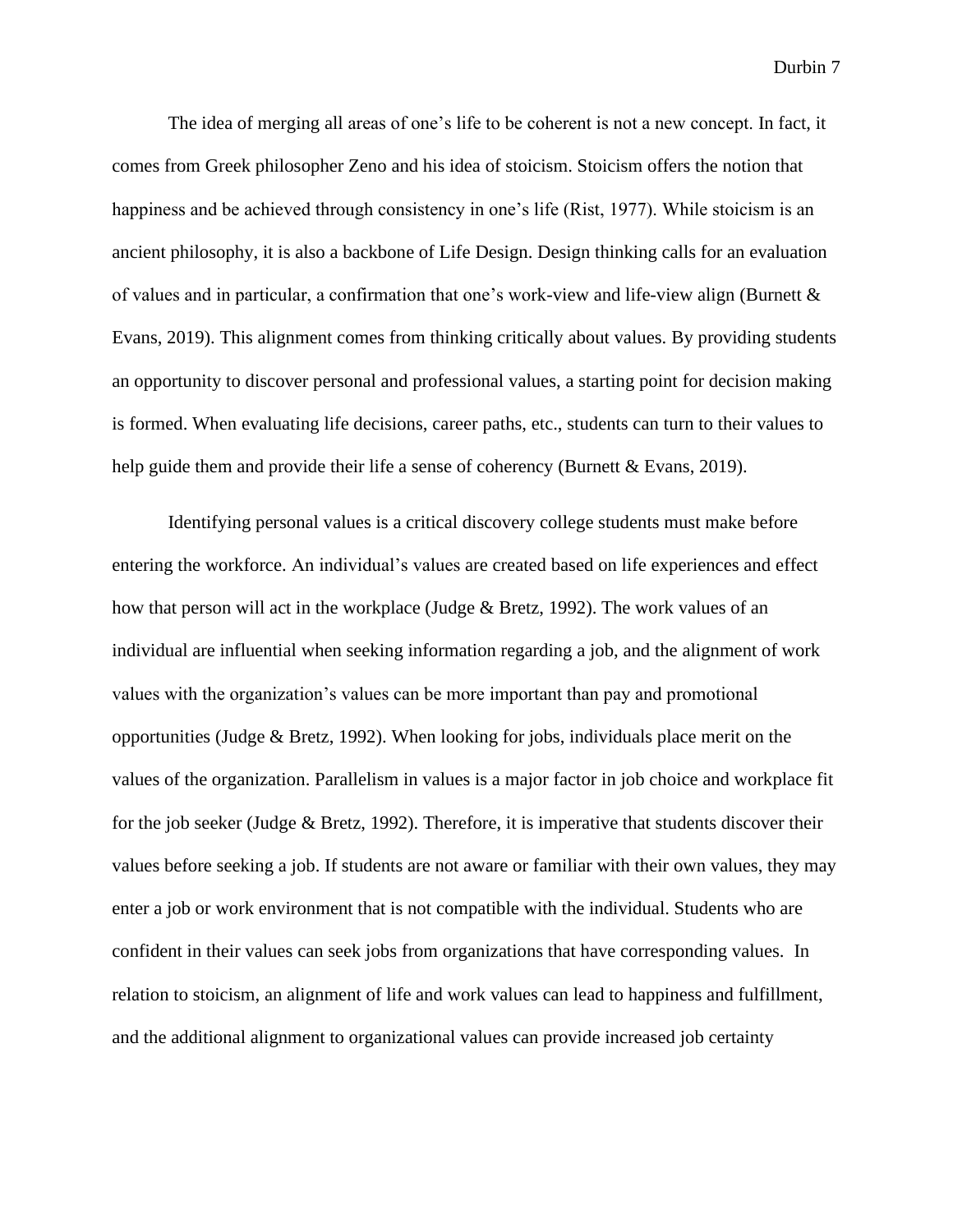(Burnett & Evans, 2019). Additionally, if a student chooses not to pursue a career in Education, they can use their values to make an intentional decision regarding their occupation.

College is an experience and not just the means to earn a degree, but the not all current students in college view their learning in this way. For example, recent generations attend college for its extrinsic rewards, such as career-oriented goals like more earning potential in the future, rather than also seeing its intrinsic rewards, such as self-discovery and growth (Twenge & Donnelly, 2016). Universities are challenged with the task of providing students with mindsets and skills that will prepare and fulfill them for the future personally and professionally.

How can universities, like BGSU, achieve their goal of a holistic college experience? In many different ways.

The first way universities can foster a holistic learning experience is by motivating their students with implementing inquiry-based learning into the holistic curriculum. Inquiry based learning is when students discover meaningful knowledge through the use of asking questions and analyzing answers, which has also been shown to be a more effective method of teaching (Bayram et al., 2013). When inquiry-based learning is used, students have more motivation, are more engaged, and are more personally invested compared to students who do not learning with this style of teaching (Saunders-Stewart et al., 2015). In addition, when paired with technology, such as online learning, inquiry-based instruction can lead to curiosity (Batdi et al., 2018). When prompting students in college to think about ideas outside of academics, such as personal values or life aspirations, an inquiry-based learning approached can be used to encourage motivation that is not already there. Secondly, it is imperative to cater to the needs of the students. Students tend to prefer independent learning and view their peers and instructors as a resource for additional input after trying to solve an issue on their own first (Seemiller  $\&$  Grace, 2017). For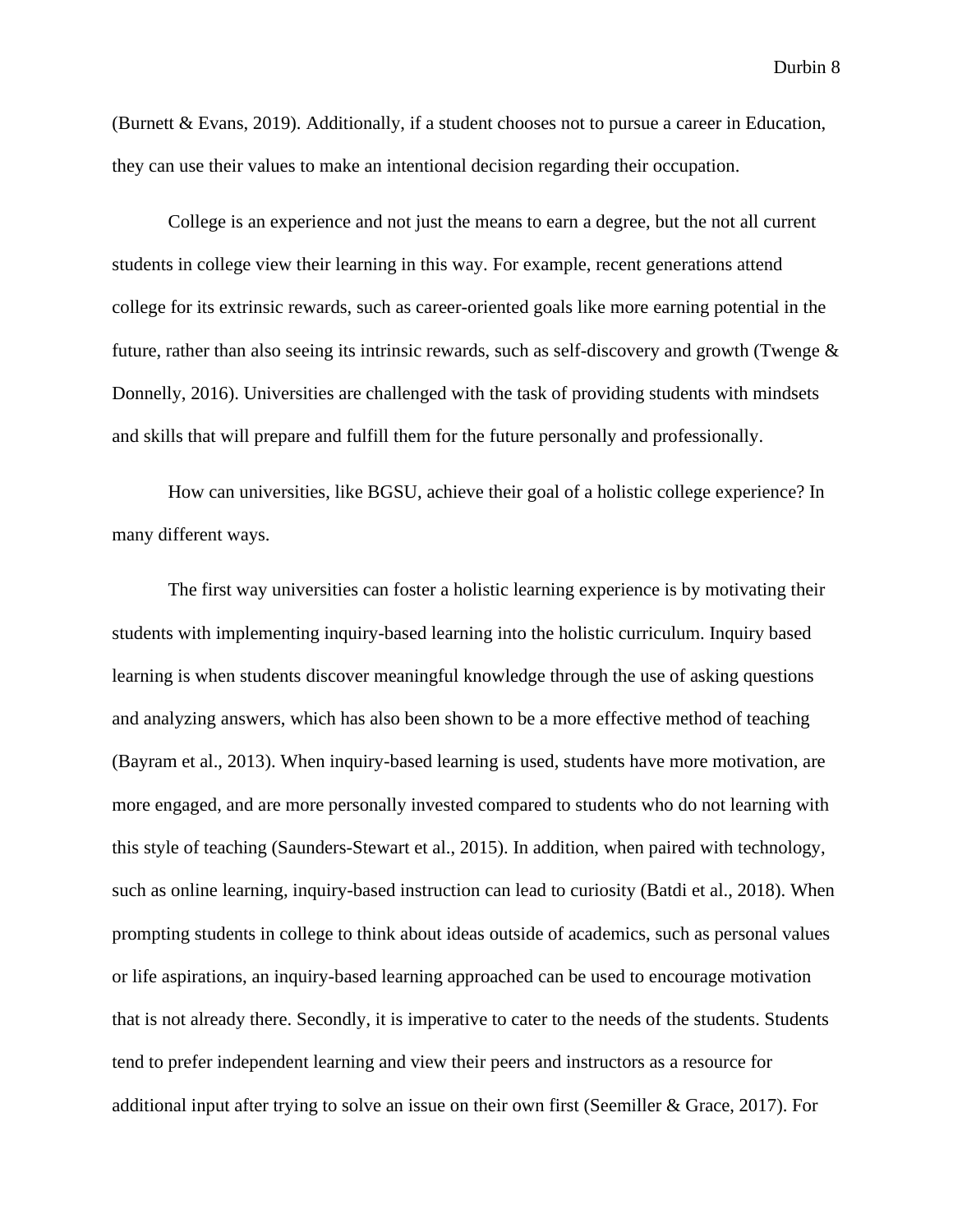universities, this means there must be ample resources available for their students but not forced upon them. Finally, another important aspect to know about the current generation in college is the role technology has played and is playing on their lives. There is a sense of comfort and familiarity that comes with technology, so the utilization of it is not only preferred, but also necessary (Seemiller & Grace, 2017). Although these aspects may seem like a lot to tackle in one learning experience, they are necessary when creating a learning experience that is catered towards the students. For my applied project, I chose to use inquiry-based learning to ensure that that these learning needs of the students were met.

All of these teaching strategies are effective when engaging college students, but the belief that college is just a means of furthering a career or gaining more learning potential is still a mindset of the current students. If students truly care about career readiness, then a holistic college experience will prepare them more adequately compared to just classes and course work alone. Employers are not just looking for a candidate with a certain degree, they are also looking for soft skills, and problem solving is one of those top skills (Pierce, 2019). A holistic college experience, in particular the Life Design program at BGSU, fosters problem solving and critical thinking skills. It is important to communicate to students that in order to succeed professionally, they also must succeed personally.

At the core of Life Design, and at the forefront of many employers, is the skills of critical thinking and problem solving. There is a relationship between creativity and problem identification (Reiter-Palmon & Robinson, 2009). Problem identification refers to the knowledge of the scope of the problem by the problem solver (Reiter-Palmon & Robinson, 2009). When individuals understand the depth of a problem, they are able to think creatively about a solution. Problem identification is not merely being presented with a problem, but it is the discovering of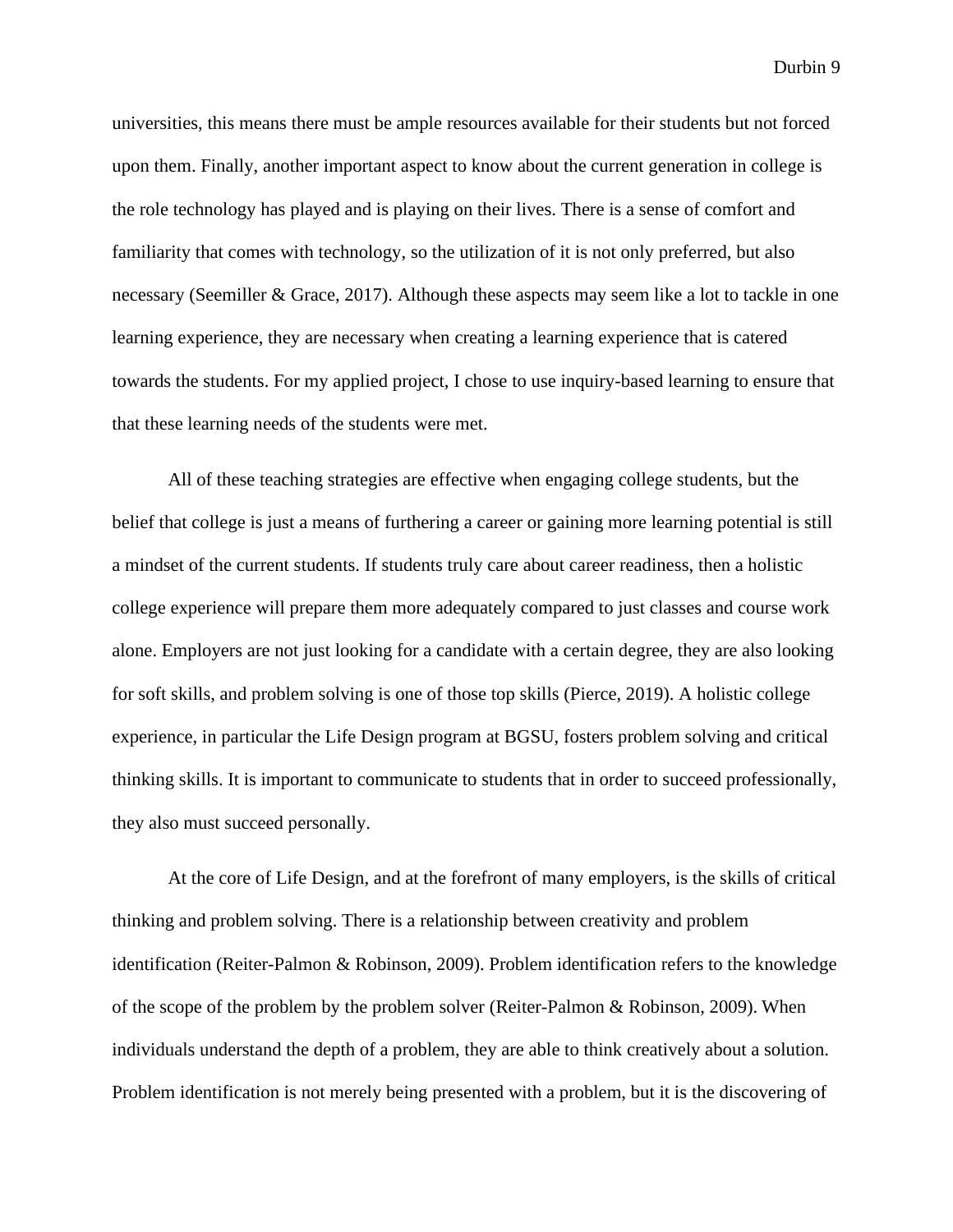the problem (Runco & Chand, 1995). By discovering the problem, the individual is motivated to learn more, thus widening the scope of knowledge of the problem (Runco & Chand 1995). This widened scope can lead to higher creativity in solutions compared to being presented the problem. In relation to Life Design, problems that arise in a student's life and career are not one size fits all, instead they are individual problems must be discovered by each student. While these skills are important for all students and all occupations, they are especially necessary for Education students, in particular, those students who decide they no longer wish to be a teacher. By critically thinking about their career and utilizing problem identification skills, Education students may discover that they do not want to teach in a classroom like they originally thought. By introducing Life Design and the idea of problem identification early in a student's college experience, it may give the student an earlier indicator that they do not want to be a teacher while also providing insight to another occupation they may enjoy. The applied activity portion of this project aims to do that. Problem identification leads to greater creativity that is beneficial in life and in the workplace.

A major component of Life Design is creating your own experience by trying things and increasing opportunities. Burnett and Evans (2019) suggest that dream jobs are not found, but instead, they are created by the individual. Problem identification can aid individuals in creating their dream job by discovering problems with their current job and then solving them in creative ways steer them in the direction of their "dream job." Tims, Derks, and Bakker (2016) found that employees who proactively made changes to aspects of their jobs are more likely to improve job fit and find meaningfulness is their work. When problem identification is applied to the workplace, individuals give themselves the opportunity to creatively alter their job into a fulfilling job. This is important for Education students who decide to teach and those who choose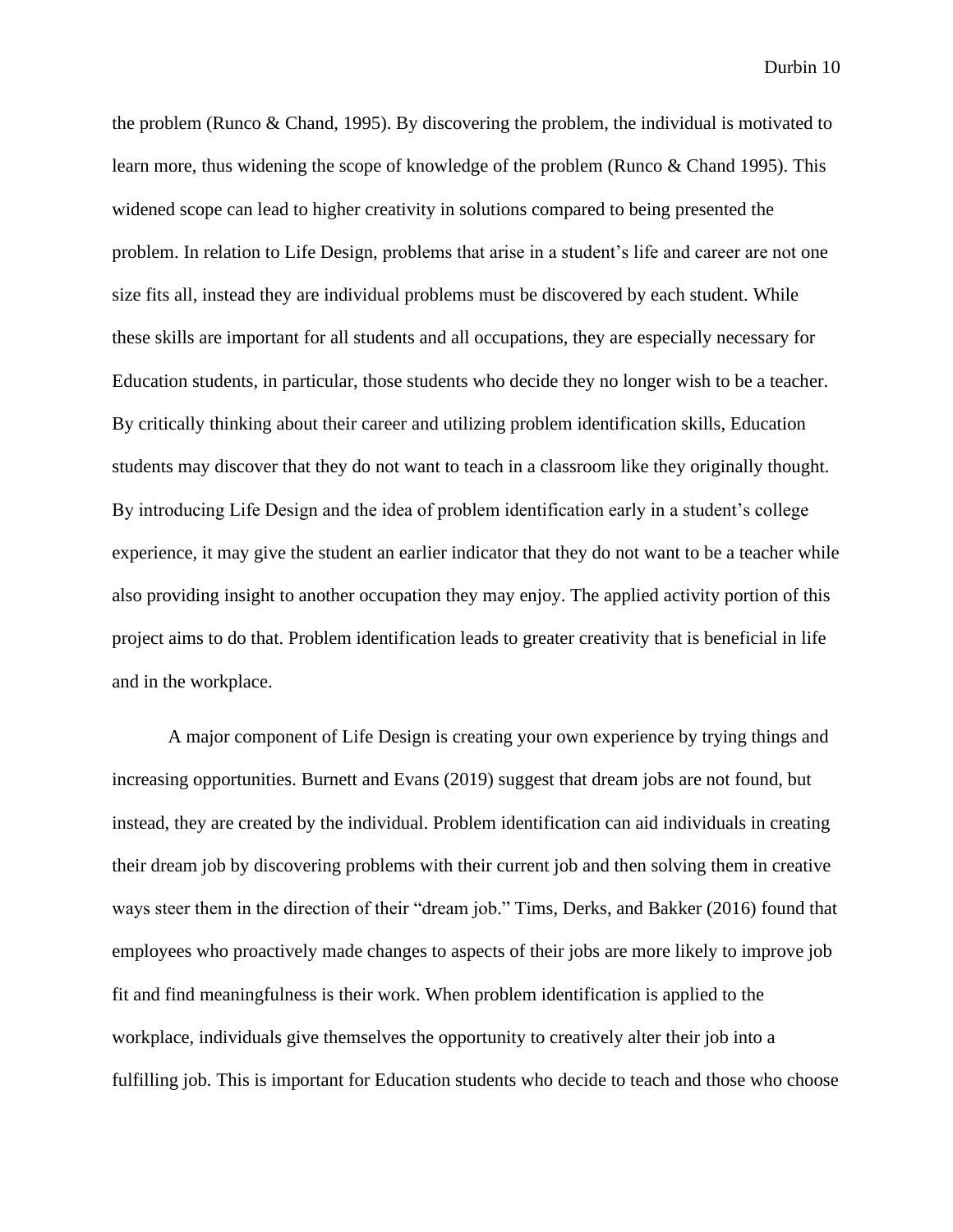a different occupation. Education students that go on to teach can make proactive changes in their work to make their job more enjoyable, even if they are not teaching their desired grade level or subject. For those Education students that do not teach, they can use these techniques to discover potential career paths. Once a student realizes they do not want to teach, they can begin trying things and taking advantage of experiences that they may have not done previously. These new experiences can help the student make discoveries about potential occupations. Additionally, once they find a career that is suitable, they can work to identify problems and try

new things to make their work experience even more enjoyable.

## **Activity**

For my activity, I have decided to create an applied creative piece. Currently, BGSU does not have the capacity to allow all students, in particular Education students, to enroll in a Life Design course and have an assigned Design Coach to meet with regularly (Bowling Green State University, 2022). I would like to create an interactive learning experience for the students that do not currently play an active role in the Life Design program. BGSU uses the learning system Canvas as the mode of delivery for all classes. In order to remain uniform with the rest of the university and to promote participation, the learning experience will be created within Canvas. Unlike other BGSU courses, the Canvas course will be a standalone module, separate from the BGSU sponsored shells. This will allow other Education students at different institutions to access the resource, along with providing me the ability to take the course with me to graduate school and beyond to reach a wider audience. The goal of the Canvas course is for Education students to think critically about their major and intended career. Students will examine how teaching aligns with their values, in addition to exploring other occupations, both in and out of the field of Education. This project will act as an introduction to design thinking so that students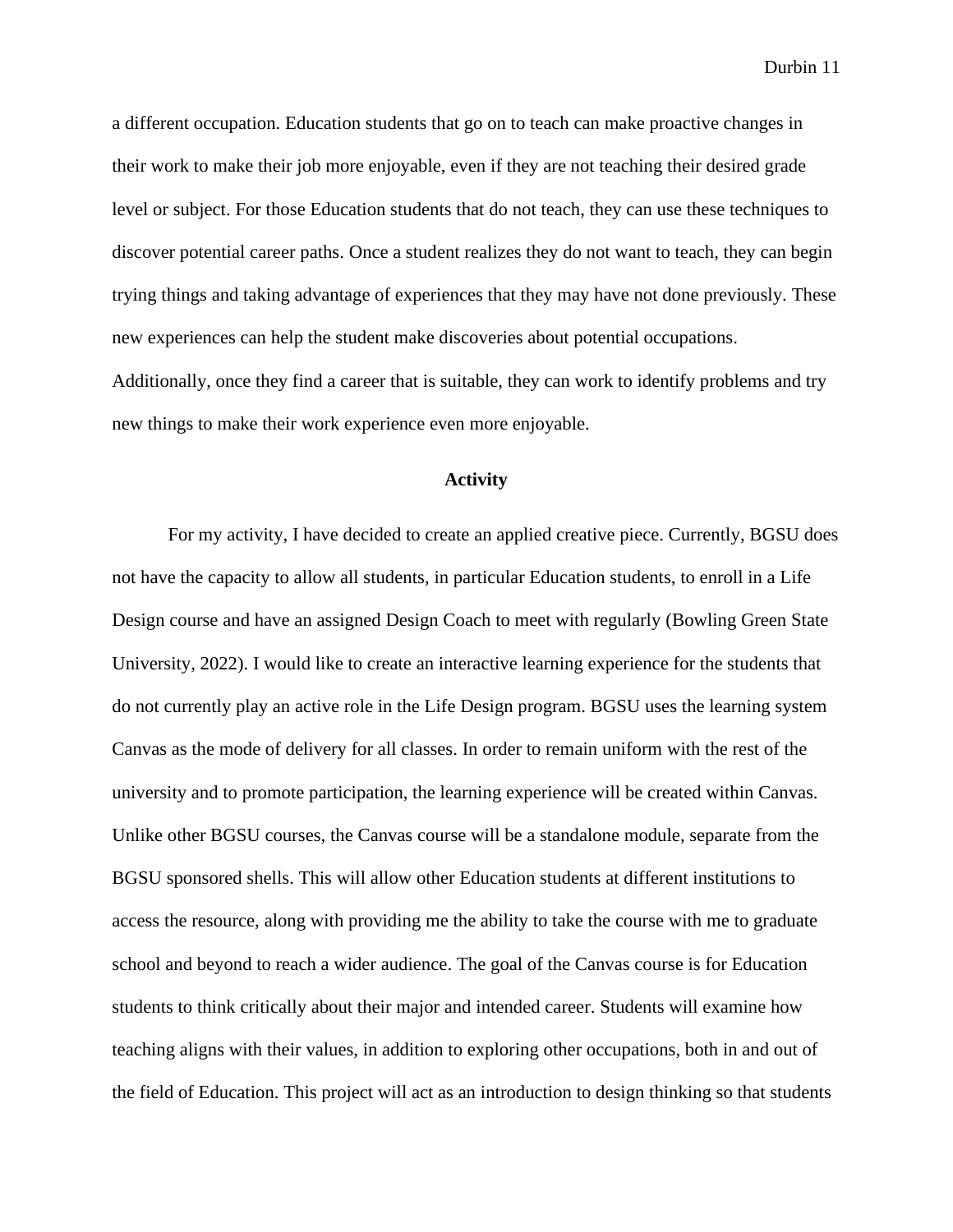can implement concepts without having to attend a class or read the book. In total, the course should take around 2-3 hours to complete.

## **Methodology**

For the applied portion of this project, I have constructed a standalone Canvas course. Thus, it can be implemented into current BGSU classes since the university uses Canvas as their learning platform. Because it is a standalone course, it can also be accessed by people outside of the university for use. While creating the course, I utilized inquiry-based instruction techniques. Especially while using an online learning platform, these techniques were used to cultivate motivation, creativity, engagement, and a personal investment among users (Saunders-Stewart et al., 2015; Batdi et al., 2018). The course is comprised of three modules, all of which ask an overarching question and include reflection questions in the activities to foster deeper thinking<sup>1</sup> (Bayram et al., 2013). I started each module with a question, planned the assessment, and then created the lesson in accordance with the Understanding by Design framework (McTighe  $\&$ Wiggins, 2012). The first module is an introduction to Life Design and its tenants. Much of the content directly corresponds to ideas in the book *Designing your life: how to build a well-lived, joyful life* by Bill Burnett and Dave Evans (2019). In this module, students learn important concepts of Life Design, read an excerpt from the book, and apply the concepts to their own lives. The second is a values-based module to guide students in discovering their personal values. In accordance with Judge and Bretz's (1992) findings on the importance of values in the workplace, the second module focusing on values exploration. The second module guides students through identifying their own life and work values. The final module is a culmination of

 $<sup>1</sup>$  See Appendix</sup>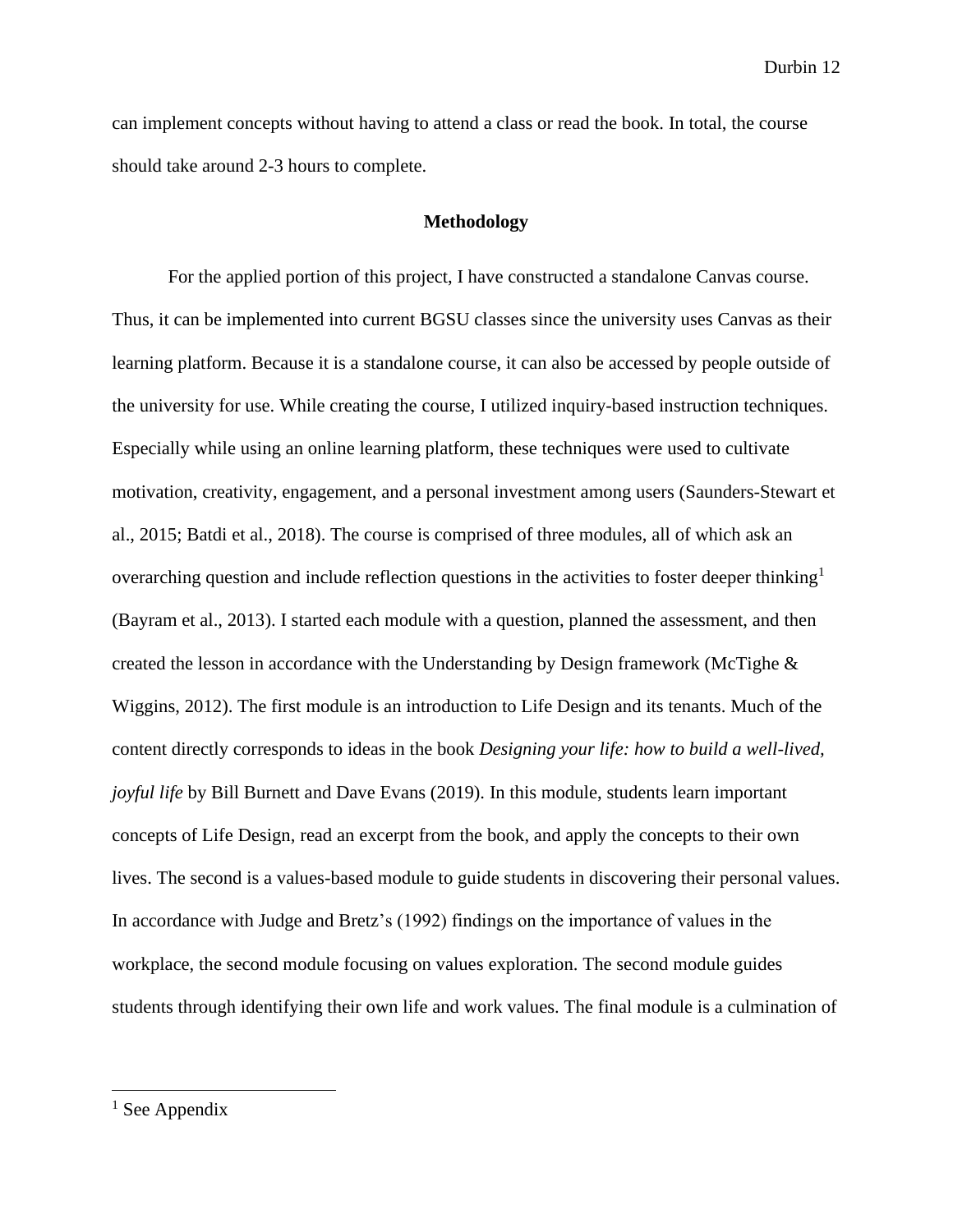knowledge where students are asked to apply concepts of Life Design to think critically about their future and career. Students think about their values and purpose in life and apply what they discovered to create a life plan as a teacher, with a career in Education but not as a teacher, and with a career completely outside of the field of Education. By combing aspects of inquiry-based learning with Life Design and the importance of values, the course allows for personal application to the futures of the students.

### **Conclusion**

The applied portion of this project begins to solve the challenges education students at BGSU face when navigating through a life after graduation. While this project is a start, it is not the end; there are several limitations and areas for further research. One major component of Life Design is collaboration (Burnett  $& Evans, 2019$ ). Due to the asynchronous design of the course, collaboration and peer interaction is lacking. The absence of peer and mentor communication is the largest shortcoming of this project. The audience for this project is focused on education students, thus, further application and projects could include other disciplines with specialized degrees. One personal limitation of this project was the constant change that occurred throughout the course of the year. The focus, audience, and overall goals were constantly evolving. Because of constant change, I was constrained by time. Finally, in the values discovery activity, there is little account for desired values verses real values for the individuals. In the values discovery module of the course, values are determined based on self-assessment and not actions, which could lead to an inaccurate account of the student's real values as opposed to values they desire within themselves. Implications for further additions to the module could include more in-depth value exploration with assessments to account for one's actions when determining values. Furthering this project could also include interviews from current and graduating students,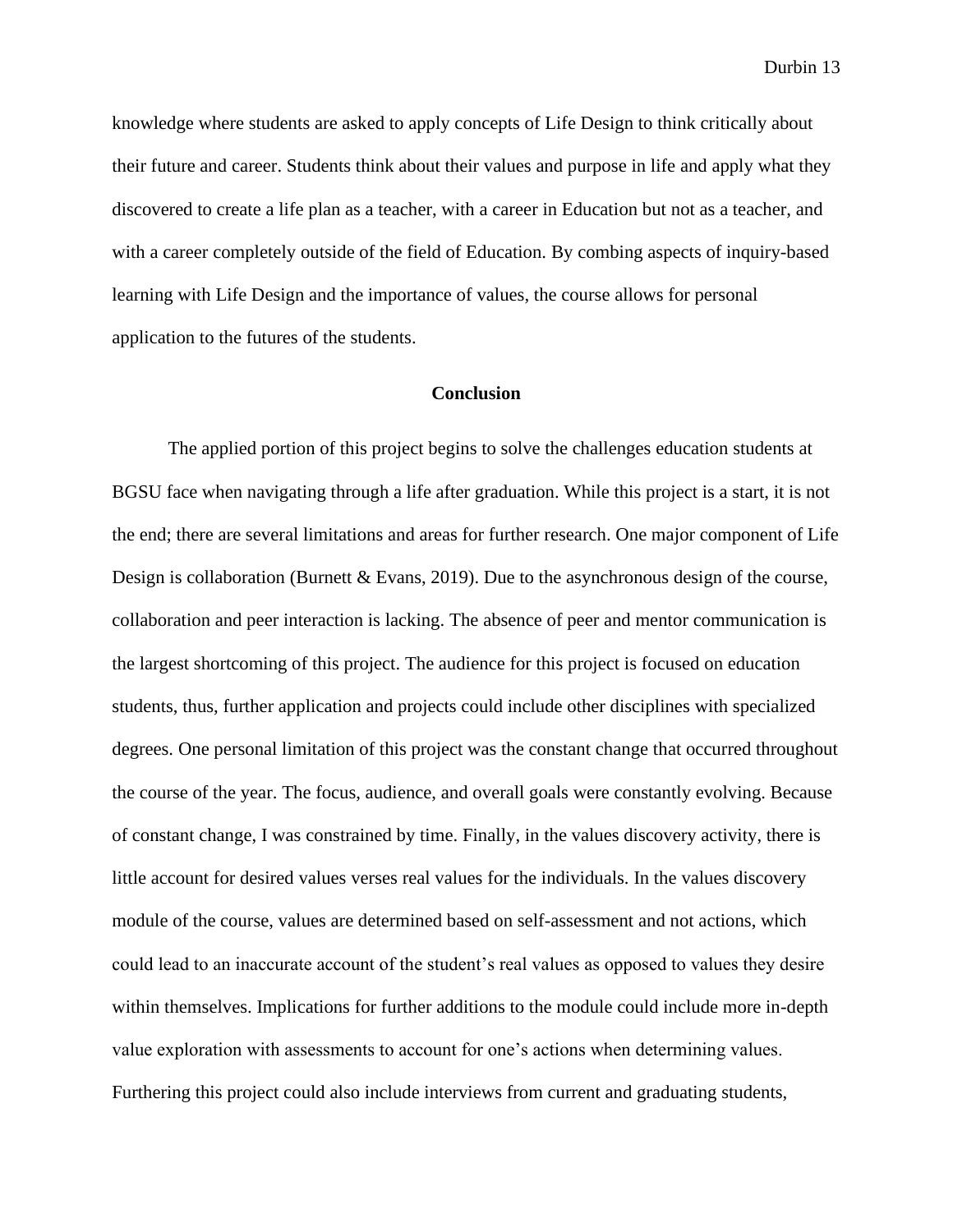discussions with BGSU Education faculty, and observations of this project being directly imbedding in a BGSU Education course. The ultimate goal for this project is the implementation at BGSU within the various Education programs. With the approval of the respective departments, this project would expose students to design thinking who would have otherwise not have the opportunity. Holistically, the goal is to help students think differently about their major and career and be equipped with tools to be successful even if they choose a career outside of the education field. This project is an effort for a shift in the way higher education is viewed by students towards a mindset that merges college, career, and life.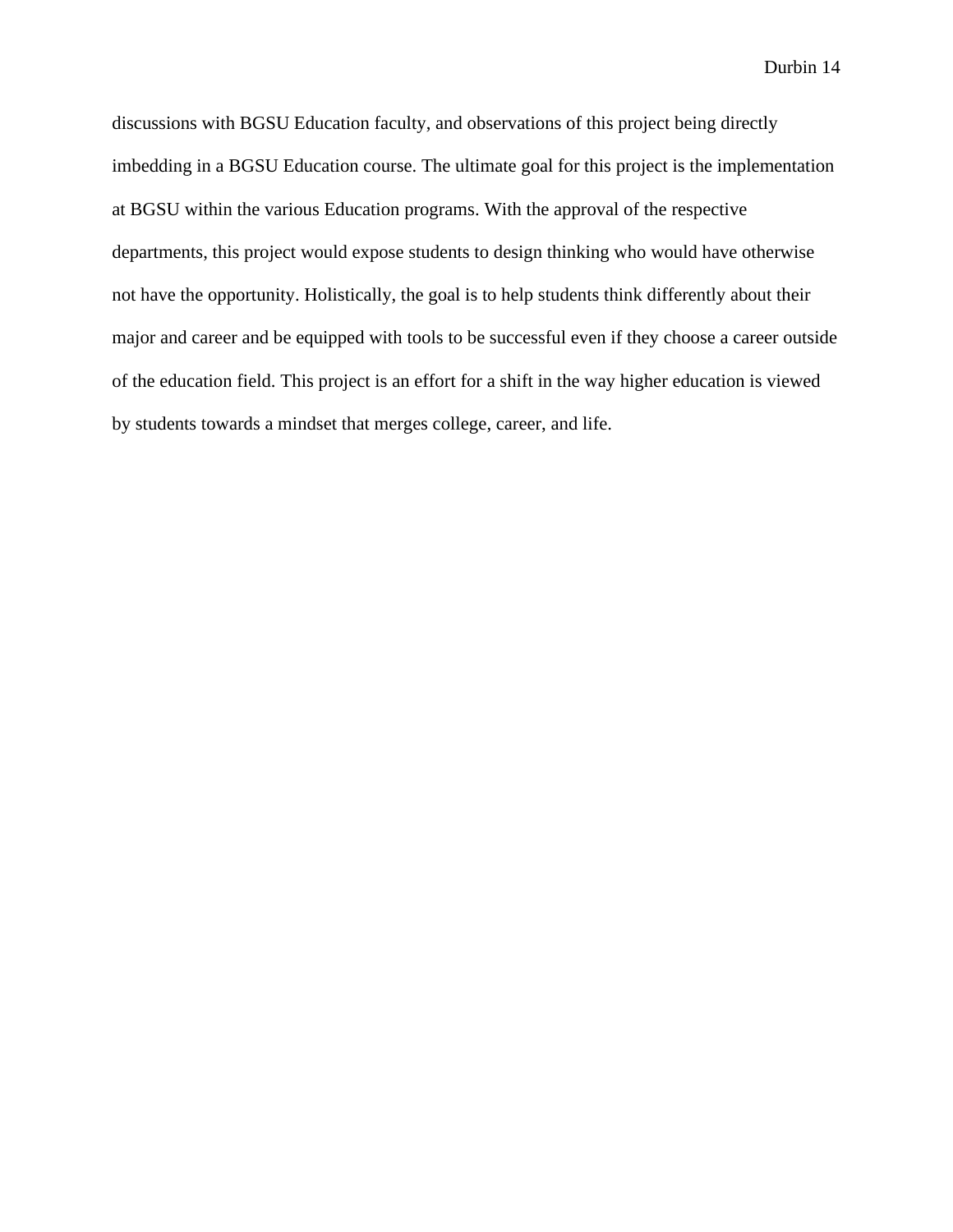#### **References**

- Batdi, V., Semerci, C., & Aslan, A. (2018). A Meta-Analytic and Thematic Study Concerning the Effect of Inquiry Based Instruction on Learners' Achievement. Educational Policy Analysis and Strategic Research, 13(2), 51-68.
- Bayram, Z., Oskay, Ö. Ö., Erdem, E., Özgür, S. D., & Şen, Ş. (2013). Effect of inquiry based learning method on students' motivation. *Procedia-Social and Behavioral Sciences*, *106*, 988-996.

Bowling Green State University. (2021). *About BGSU. [https://www.bgsu.edu/about.html.](https://www.bgsu.edu/about.html)* 

Bowling Green State University. (2022). *Academics. [https://www.bgsu.edu/academics/](https://www.bgsu.edu/academics/%20adolescence-to-young-adult-education.html)  [adolescence-to-young-adult-education.html.](https://www.bgsu.edu/academics/%20adolescence-to-young-adult-education.html)* 

Bowling Green State University. (2022). *Life Design.<https://www.bgsu.edu/life-design.html>*

- Brown, R. D. (1972). Student Development in Tomorrow's Higher Education--A Return to the Academy. Student Personnel Series, Number 16.
- Burnett, W., & Evans, D. J. (2019). *Designing your life: how to build a well-lived, joyful life*. Alfred A. Knopf.
- Choate, L. H., & Smith, S. L. (2003). Enhancing development in 1st‐year college student success courses: A holistic approach. *The Journal of Humanistic Counseling, Education and Development*, *42*(2), 178-193.
- Johnson, P., Nichols, C. N., Buboltz Jr, W. C., & Riedesel, B. (2002). Assessing a holistic trait and factor approach to career development of college students. *Journal of College Counseling*, *5*(1), 4-14.
- Judge, T. A., & Bretz, R. D. (1992). Effects of work values on job choice decisions. *Journal of applied psychology*, *77*(3), 261.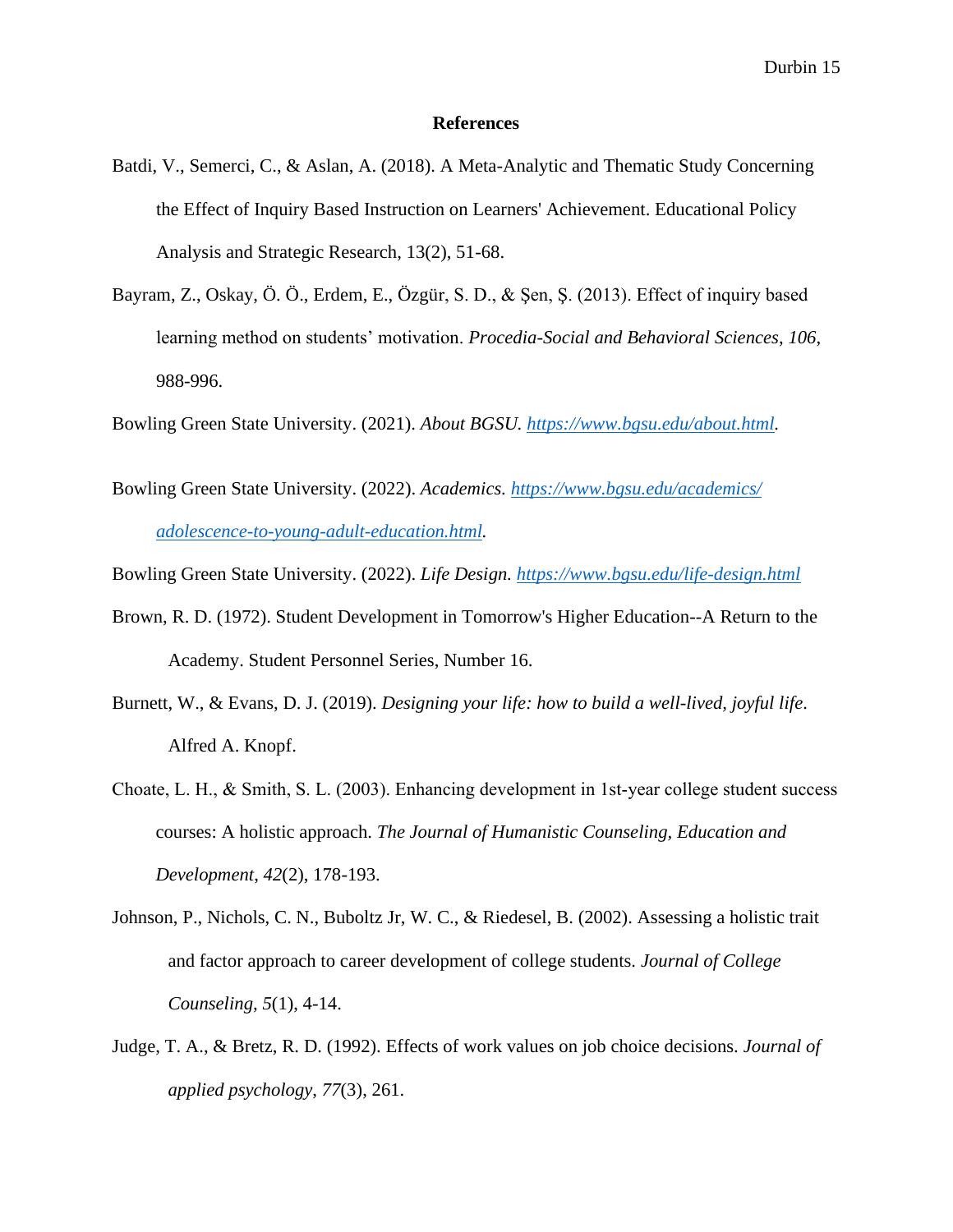- McTighe, J., & Wiggins, G. (2012). Understanding by design framework. *Alexandria, VA: Association for Supervision and Curriculum Development*.
- Pierce, D. (2019). What employers want: Employers are looking to community colleges for help in teaching soft skills. *Community College Journal*.
- Reiter-Palmon, R., & Robinson, E. J. (2009). Problem identification and construction: What do we know, what is the future?. *Psychology of Aesthetics, Creativity, and the Arts*, *3*(1), 43.

Rist, J. M. (1977). Zeno and Stoic consistency. *Phronesis*, *22*(2-3), 161-174.

- Runco, M. A., & Chand, I. (1995). Cognition and creativity. *Educational psychology review*, *7*(3), 243-267.
- Saunders-Stewart, K. S., Gyles, P. D. T., Shore, B. M., & Bracewell, R. J. (2015). Student outcomes in inquiry: Students' perspectives. *Learning Environments Research*, 18(2), 289-311.
- Seemiller, C., & Grace, M. (2017). Generation Z: Educating and engaging the next generation of students. *About Campus*, *22*(3), 21-26.
- Tims, M., Derks, D., & Bakker, A. B. (2016). Job crafting and its relationships with person–job fit and meaningfulness: A three-wave study. *Journal of Vocational Behavior*, *92*, 44-53.
- Twenge, J. M., & Donnelly, K. (2016). Generational differences in American students' reasons for going to college, 1971–2014: The rise of extrinsic motives. *The Journal of social psychology*, *156*(6), 620-629.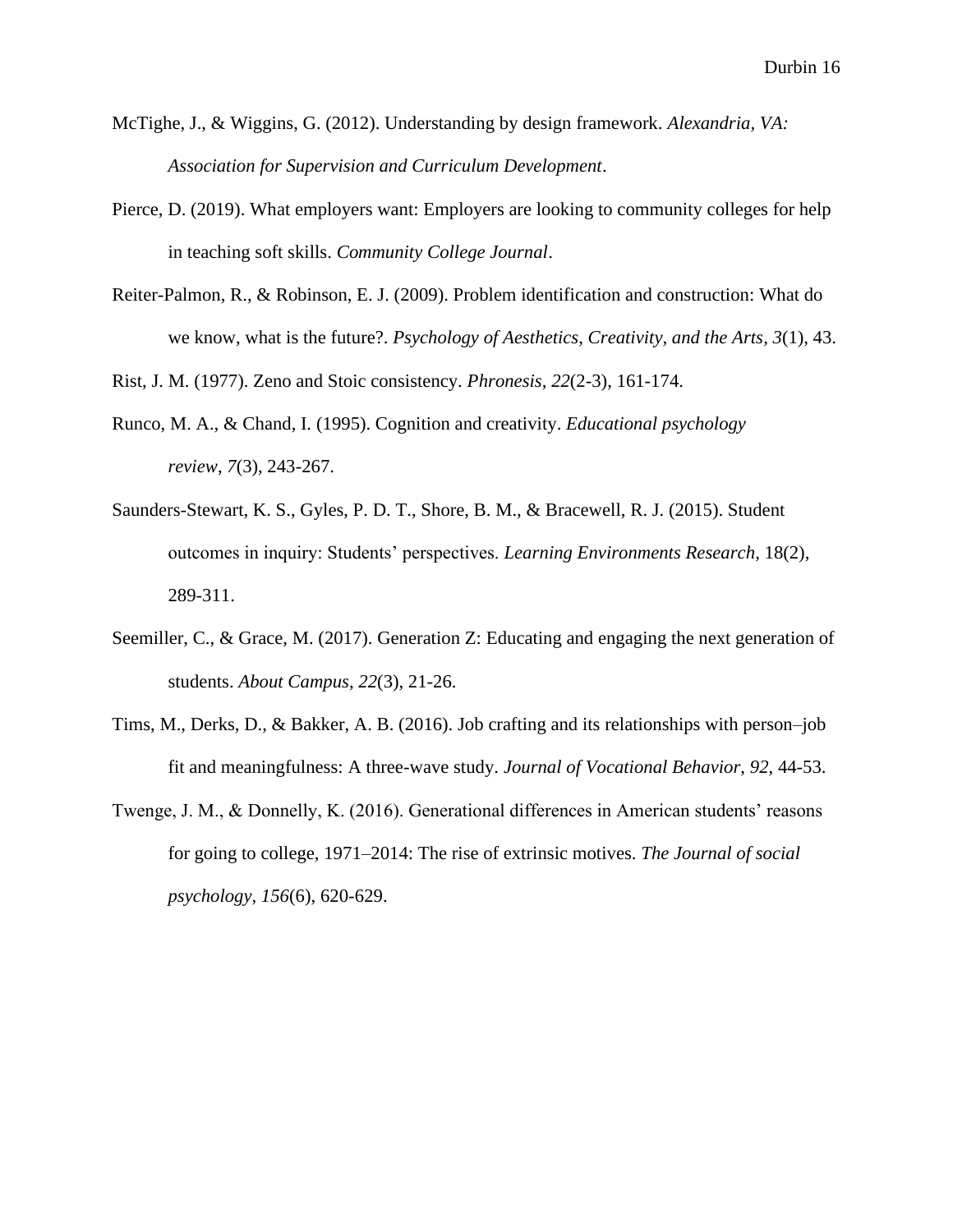# **Appendix**

| LD for Educators > Modules<br>$=$              |                                                            |  |  |
|------------------------------------------------|------------------------------------------------------------|--|--|
| Home<br><b>Assignments</b><br>Grades<br>People | Expand All<br>Module 1: What is Life Design?               |  |  |
| Pages<br>Quizzes<br>Modules                    | > Module 2: Why does Life Design matter to me?             |  |  |
|                                                | > Module 3: What does Life Design look like for Educators? |  |  |

*Figure 1: Modules and Overarching Questions*

|                            | • Module 1: What is Life Design?                          |  |
|----------------------------|-----------------------------------------------------------|--|
| 目                          | Module 1 Overview                                         |  |
| 目                          | Using Life Design to Guide Career Choices                 |  |
| P                          | <b>Life Design Mindsets</b>                               |  |
| O)                         | Introduction designing your life.pdf                      |  |
|                            | <b>Mindset Application</b><br>$\mathbb{Z}^2$<br>$2.5$ pts |  |
| $\mathbf{z}^{\mathcal{G}}$ | Module 1 Assessment; Picture Scavenger Hunt<br>15 pts     |  |

#### *Figure 2: Module 1*

| 圕            | Module 2 Overview                                                       |
|--------------|-------------------------------------------------------------------------|
| O)           | Values.pptx                                                             |
| 國            | <b>Life Values</b><br>1 pts                                             |
| $\mathbb{R}$ | <b>Work Values</b><br>1 pts                                             |
| ◎            | Judge & Bretz (1992) effects of work values on job choice decisions.pdf |